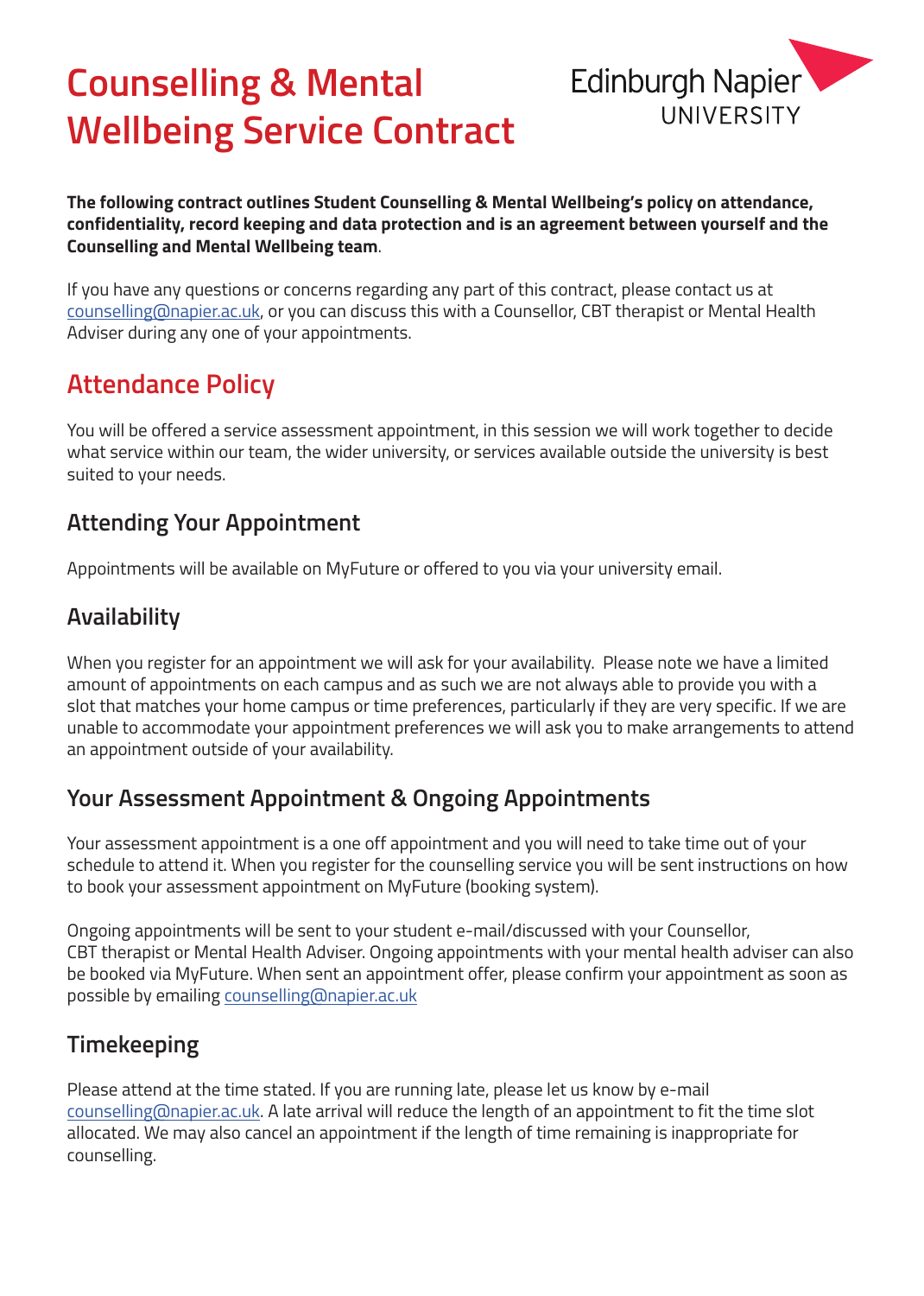## **Cancelling Notice or Missing an Appointment**

Please contact us as soon as possible if you cannot attend an appointment. We are a busy service and an appointment unattended or cancelled at short notice could have been allocated to another student in need.

#### **Bookable Appointments**

If you have booked your appointment via MyFuture, you can cancel that appointment via your MyFuture dashboard, providing this is more than 24 hours before the appointment is due to begin. If there is less than 24 hours before the appointment is due to begin you must email counselling@napier.ac.uk.

#### **Appointments offered via Email**

If you have been offered an appointment via email and you wish to cancel please email counselling@napier.ac.uk, providing at least 24 hours' notice. You can also discuss an expected absence with your during a session.

## **Cancellation and Missed Appointment Policy for Counselling and CBT**

#### **Counselling and CBT**

If you cancel or fail to attend 2 appointments this will result in your counselling ending (unless in exceptional circumstances).

You will be given one appointment in lieu for either cancellation or nonattendance. This means that you can get max one additional appointment (on top of your allocation of e.g., 5 sessions). After this it will be marked as a missed appointment and the following will apply unless in exceptional circumstances.

#### **Missed appointment(s) will count towards your maximum number of sessions.**

We need to hold these boundaries to ensure parity between students waiting to be seen whilst supporting students in counselling or CBT. Please feel free to contact the service if you have any question regarding the appointment policy.

#### **Mental Health Advice**

If you cancel or fail to attend 2 appointments this will result in your mental health advice ending. After this, further offer of appointments is down to the service/ mental health adviser's discretion and your particular circumstances will be taken into account.

#### **Counselling, CBT and Mental Health Advice – re-registration**

If the service has closed your case, and you want to return, you are always welcome to re-register with the service at a later date. However, regular attendance is necessary.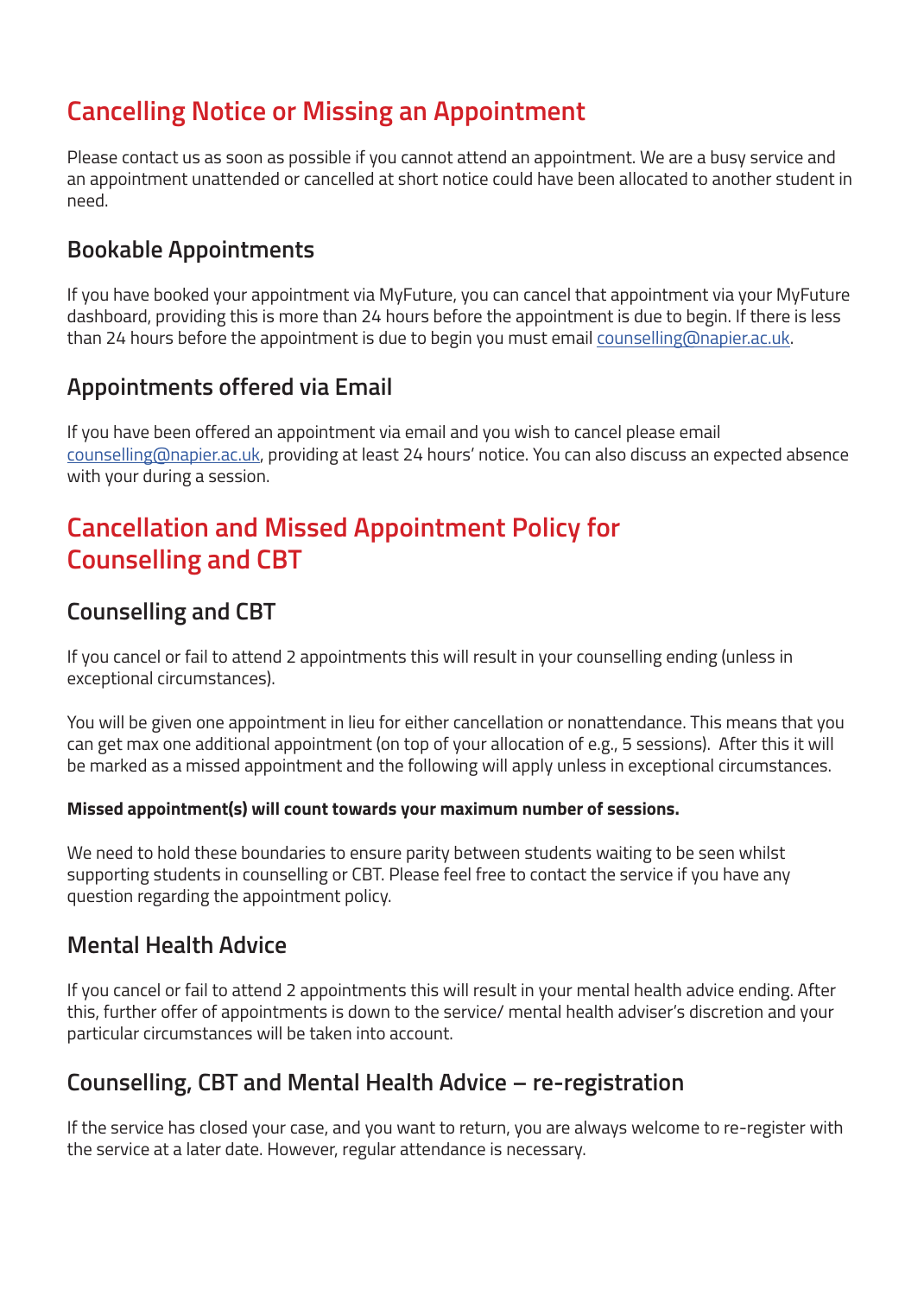# **Confidentiality, Data Protection, Records and Complaints**

The Counselling and Mental Wellbeing Service has a strict code of confidentiality and will not pass on any information regarding your counselling unless in exceptional circumstances. Counsellor, CBT therapists and mental health advisers all have a duty of care towards students. The service is an organisational member of British Association for Counselling and Psychotherapy (BACP) and Counselling and Psychotherapy in Scotland (COSCA) Below are links their ethical frameworks which the service adheres to:

http://www.bacp.co.uk/ethical framework/ethics.php http://www.cosca.org.uk/guidance-policies/ethics

The Counselling and Mental Wellbeing service adheres to the General Data Protection Regulation (GDPR) (EU) 2016/679. We do not share information about your engagement with the service without your express permission before hand (unless in exceptional circumstances, please see Confidentiality below). In order to provide the best service to students, we may share information to other staff within Wellbeing and Inclusion (Counselling & Mental Wellbeing, Disability and Inclusion and Student Funding). We only share information that is necessary to ensure student's safety is upheld and student's referral between the services is as smooth as possible.

## **Confidentiality**

While we are a confidential service, there are circumstances in which we may break confidentiality, although this is unusual. Examples of this include:

- If a court orders a student's notes to be made available for a criminal investigation/court case.
- Where a Counsellor / CBT therapist / Mental Health Adviser believes that you are at risk of serious harm to yourself or others.

This is including but not limited to:

- Immediate and advanced suicide plans.
- Adult & Child protection (see below).
- Fitness to Practise (see below)

Your will discuss any concerns with you prior to passing on information to a third party. However, there are exceptions as stated above, and if the situation is critical, we may have to pass on the information directly.

### **Recording of Concern & Risk**

If a Counsellor / CBT therapist / Mental Health Adviser is concerned by issues raised by you related to risk to self or others, they will bring this to the attention of the Head of Student Counselling and Mental Wellbeing to ensure safe practice. This is also recorded confidentially in your file.

If you have any questions or concerns regarding this, please speak to your practitioner or contact counselling@napier.ac.uk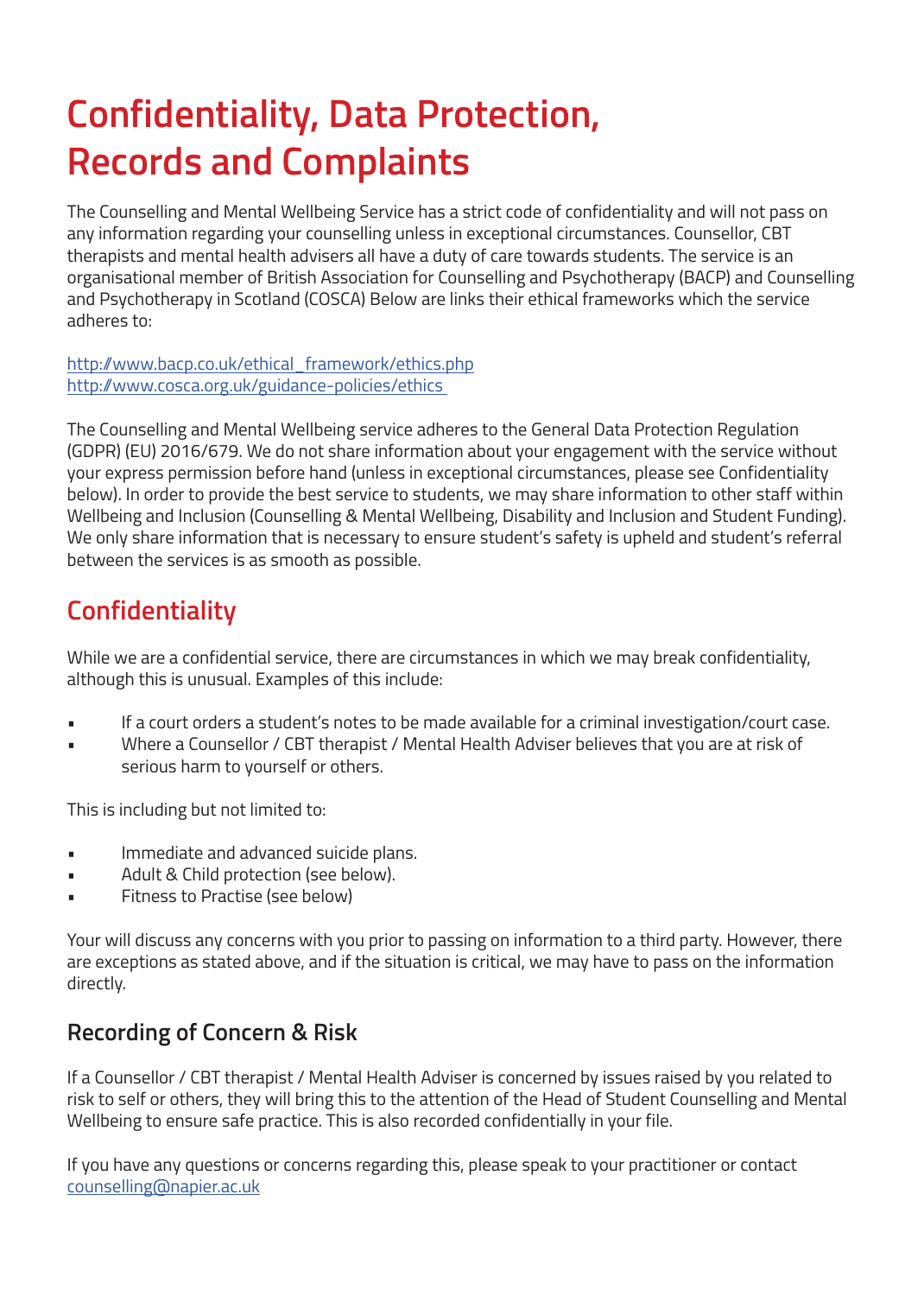## **Record Keeping and Data Protection**

Your Counsellor, CBT therapist or Mental Health Adviser keep secure records of sessions. These are stored electronically on a secure database (CORE IMS) and kept in accordance with BACP guidelines. The service also keeps a register of students who are needing additional care and where there might be a risk to self or other. This is to ensure that appropriate care plan is undertaken and recorded (safe and ethical practice).

Your rights are protected under the General Data Protection Regulation (GDPR) (EU) 2016/679. For more information on this, please review sections 7 and 8 of the Data Protection Code of Practice:

http://staff.napier.ac.uk/services/secretary/governance/DataProtection/CodeofPractice/Pages/default. aspx

You will be asked to fill in an anonymous evaluation form at the end of your counselling which is used to improve the service. All content in this evaluation is strictly confidential and anonymised.

## **Complaints**

If you would like to complain about the service please feel free to contact counselling@napier.ac.uk or if you would like to go out with the service/ via Governance please follow this link:

https://www.napier.ac.uk/about-us/university-governance/making-a-complaint

Also, if you would like advice around ethical issues or poor therapeutic counselling practice please consult BACP:

https://www.bacp.co.uk/about-us/protecting-the-public/professional-conduct/how-to-complainabout-a-bacp-member/

## **Registration with a local GP (Doctor)**

In accordance with university regulations (see below) please ensure you are registered with a GP (Doctor) when applying for the service. This is to protect both you and your Counsellor, CBT therapist or Mental Health Adviser should you become mentally unwell. We will not contact your GP with details of your engagement with the service unless in exceptional circumstances (please see Confidentiality section). Your GP must be local to your place of residence while studying at the university.

International students: Please note that insurance schemes such as CISI do not count as being registered with a GP.

#### **Package of Care: Please contact us if you have any concerns regarding registering with a GP and any impact on your package of care, such as NHS Continuing Health Care.**

If you are in the process of finding a GP surgery, you can register with the counselling service but we will only be able to offer you a counselling appointment once we receive your GP details, unless in exceptional circumstances.

If you don't wish to register with a local GP or share your GP details with us, you can be referred to the Edinburgh Napier Students' Association for support.

University regulations: http://my.napier.ac.uk/wellbeing-and-support/health/Pages/Health.aspx